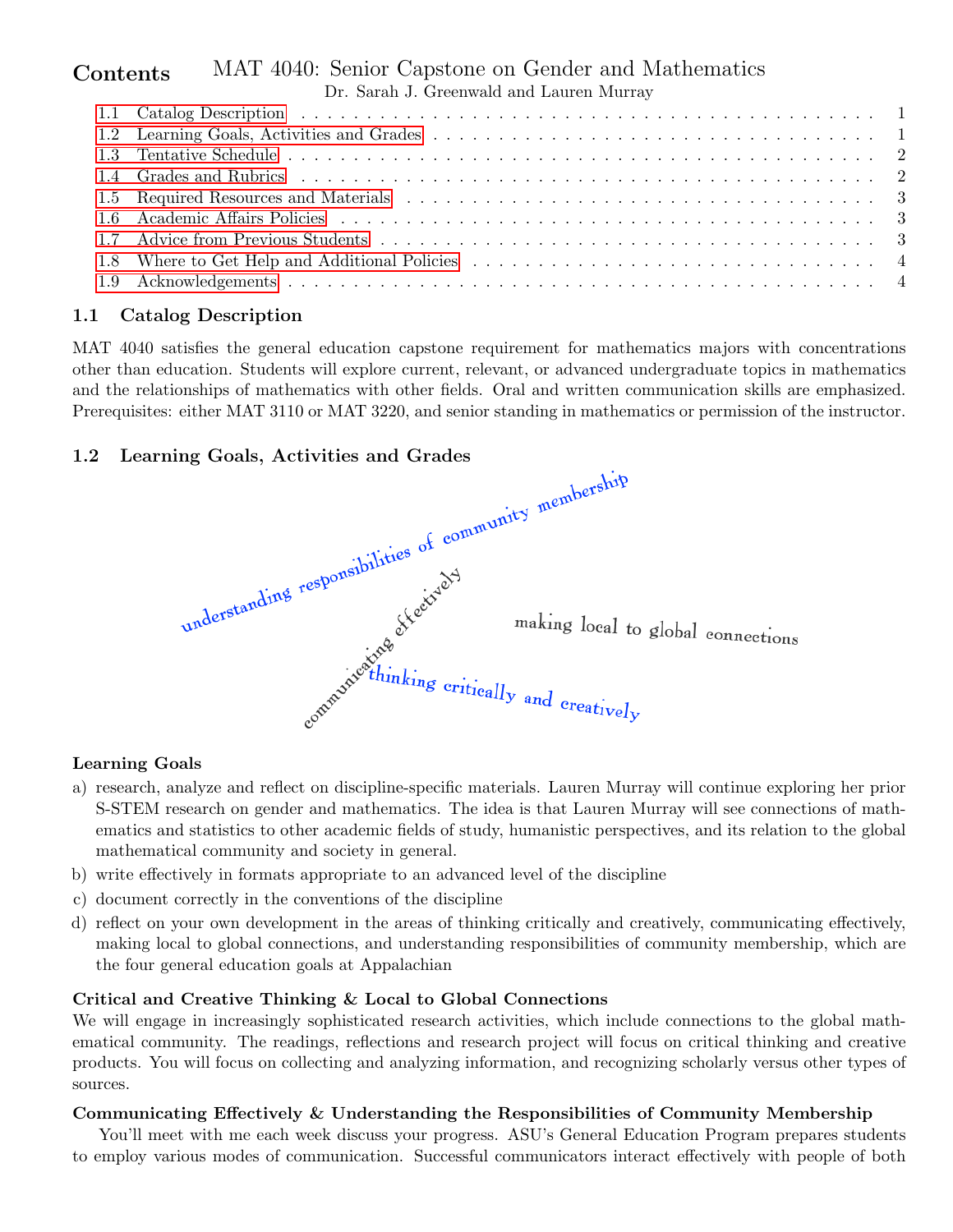similar and different experiences and values. We will also practice written work in homework assignments and the project. As per the University-wide Statement on Student Engagement with Courses you can expect to spend (on average) 2–3 hours outside of class for each hour in class. Homework during some weeks may take less than this time—your other time should be spent on the course project. Academic integrity is a fundamental part of the course, which includes meeting deadlines, participating in our capstone community, and giving proper reference where it is due. These are essential to course integrity.

# <span id="page-1-0"></span>1.3 Tentative Schedule

- Week 1: Introduction to the capstone project and careers in mathematics
- Week 2: Research on gender in mathematics
- Week 3: Research on gender in mathematics
- Week 4: Scholarly peer-reviewed sources
	- Apply for the Association for Women in Mathematics (AWM) Conference for Students
- Week 5: Part 1 of the capstone project
- Saturday 2/17: AWM Conference for Students at UNC Chapel Hill <http://awmch.web.unc.edu/conference/>
- Week 6: Preliminary bibliography
- Week 7: Good Mathematical Writing
- Week 8: Capstone survey
- Week 9: Continue research
- Week 10: Professional typography and work on first draft
- Week 11: First Draft is due
- Week 12: Read my comments and use them to improve your draft
- Week 13: Second Draft is due
- Week 14: Read my comments and use them to improve your draft
- Final Exam Period: Capstone Project is due as a printed copy by Thursday May 10 at 2pm

# <span id="page-1-1"></span>1.4 Grades and Rubrics

We'll be engaging in standards-based learning, where success is tied to meeting specific learning goals in assignments, rather than a percentage correct or point system. This will allow you (and I) to identify strengths and weaknesses early in the class and you'll have multiple chances to revise work in order to succeed. We'll employ Star Wars terminology as a metaphor—Padawans are training to one day become a Jedi. Jedi Knight is a rank within the Jedi Order, referring to Jedi who complete their training and pass the Jedi Trials to become full members. A C grade means that at least half the work has been completed at the Jedi Knight level or higher\*\*\*\* and the rest a good-faith attempt. You can think of a Jedi Master as a leader who has demonstrated exceptional achievement by generally demonstrating all of the goals, and earned an A. To earn a B complete Jedi Knight (C) requirements plus half way to Jedi Master (A). A D is halfway to the C range.

|                                                        |         | Padawan  | Jedi          | Jedi          |
|--------------------------------------------------------|---------|----------|---------------|---------------|
| Course Rubric                                          | missing |          | Knight        | <b>Master</b> |
|                                                        |         | still    |               |               |
|                                                        |         | training | $\mathcal{C}$ | $\bf{A}$      |
| I attend meetings regularly and positively participate |         |          |               |               |
| in our research community                              |         |          |               |               |
| I can make a good faith effort in research, readings   |         |          |               |               |
| and reflections to satisfy learning goal a).           |         |          |               |               |
| I can turn in a quality research project in gender and |         |          |               |               |
| mathematics for the capstone project rubric and learn- |         |          |               |               |
| ing goals $a$ )-c).                                    |         |          |               |               |
| I can complete the course survey to satisfy learning   |         |          |               |               |
| goal d).                                               |         |          |               |               |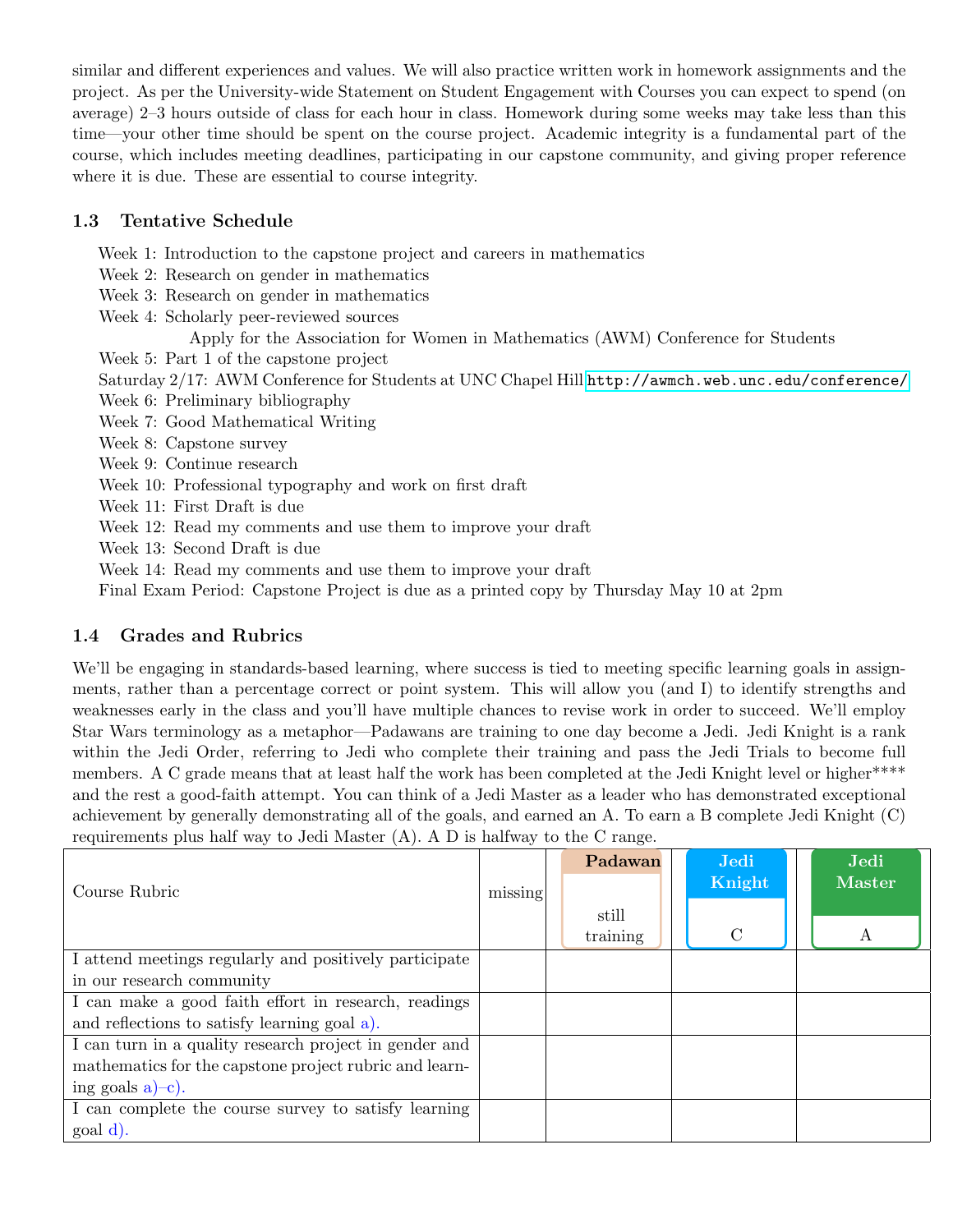\*\*\*Accommodations in the determination of the final grade will be made for extenuating circumstances, such as those that are documented to prevent you from turning in work early or on time, including the level of achievements in the learning targets.

|                                                          |         |  | Padawan  | Jedi<br>Knight | Jedi<br><b>Master</b> |
|----------------------------------------------------------|---------|--|----------|----------------|-----------------------|
| Capstone Project Rubric                                  | missing |  |          |                |                       |
|                                                          |         |  | still    |                |                       |
|                                                          |         |  | training | S              | $\bf{A}$              |
|                                                          |         |  |          | generally      | thoroughly            |
|                                                          |         |  |          | demonstrates   | demonstrates          |
| The document is in a professional format, using          |         |  |          |                |                       |
| quality typography.                                      |         |  |          |                |                       |
| Consistent style                                         |         |  |          |                |                       |
| Flow                                                     |         |  |          |                |                       |
| Professional mathematical notation                       |         |  |          |                |                       |
| Appropriate use of technology                            |         |  |          |                |                       |
| Discussed the mathematics in student's own words         |         |  |          |                |                       |
| Quality and creativity                                   |         |  |          |                |                       |
| The document includes appropriate references.            |         |  |          |                |                       |
| Gave proper reference                                    |         |  |          |                |                       |
| Consistency in citations                                 |         |  |          |                |                       |
| Used appropriate references                              |         |  |          |                |                       |
| The writing integrates depth via the extent of           |         |  |          |                |                       |
| the connections or the mathematics.                      |         |  |          |                |                       |
| Research, analyze and reflect on discipline-specific ma- |         |  |          |                |                       |
| terials. Lauren Murray will continue exploring her       |         |  |          |                |                       |
| prior S-STEM research on gender and mathematics.         |         |  |          |                |                       |
| The idea is that Lauren Murray will see connections of   |         |  |          |                |                       |
| mathematics and statistics to other academic fields of   |         |  |          |                |                       |
| study, humanistic perspectives, and its relation to the  |         |  |          |                |                       |
| global mathematical community and society in gen-        |         |  |          |                |                       |
| eral.                                                    |         |  |          |                |                       |
| Mathematical connections                                 |         |  |          |                |                       |
| Introduction                                             |         |  |          |                |                       |
| Why did you choose this topic?                           |         |  |          |                |                       |
| Connections to other class(es), if any                   |         |  |          |                |                       |
| Literature Review                                        |         |  |          |                |                       |
| <b>S-STEM</b> and Additional Research                    |         |  |          |                |                       |

# <span id="page-2-0"></span>1.5 Required Resources and Materials

- You will need regular online access to ASULearn and the library webpage. You can access these on and off campus (some require your ASU login).
- You will need printed copies of certain work.

# <span id="page-2-1"></span>1.6 Academic Affairs Policies

We adhere to the University-wide syllabus and policy statements: <https://academicaffairs.appstate.edu/resources/syllabi-policy-and-statement-information>

# <span id="page-2-2"></span>1.7 Advice from Previous Students

• It is easy to forget about it. Block a regular time in your schedule for homework.